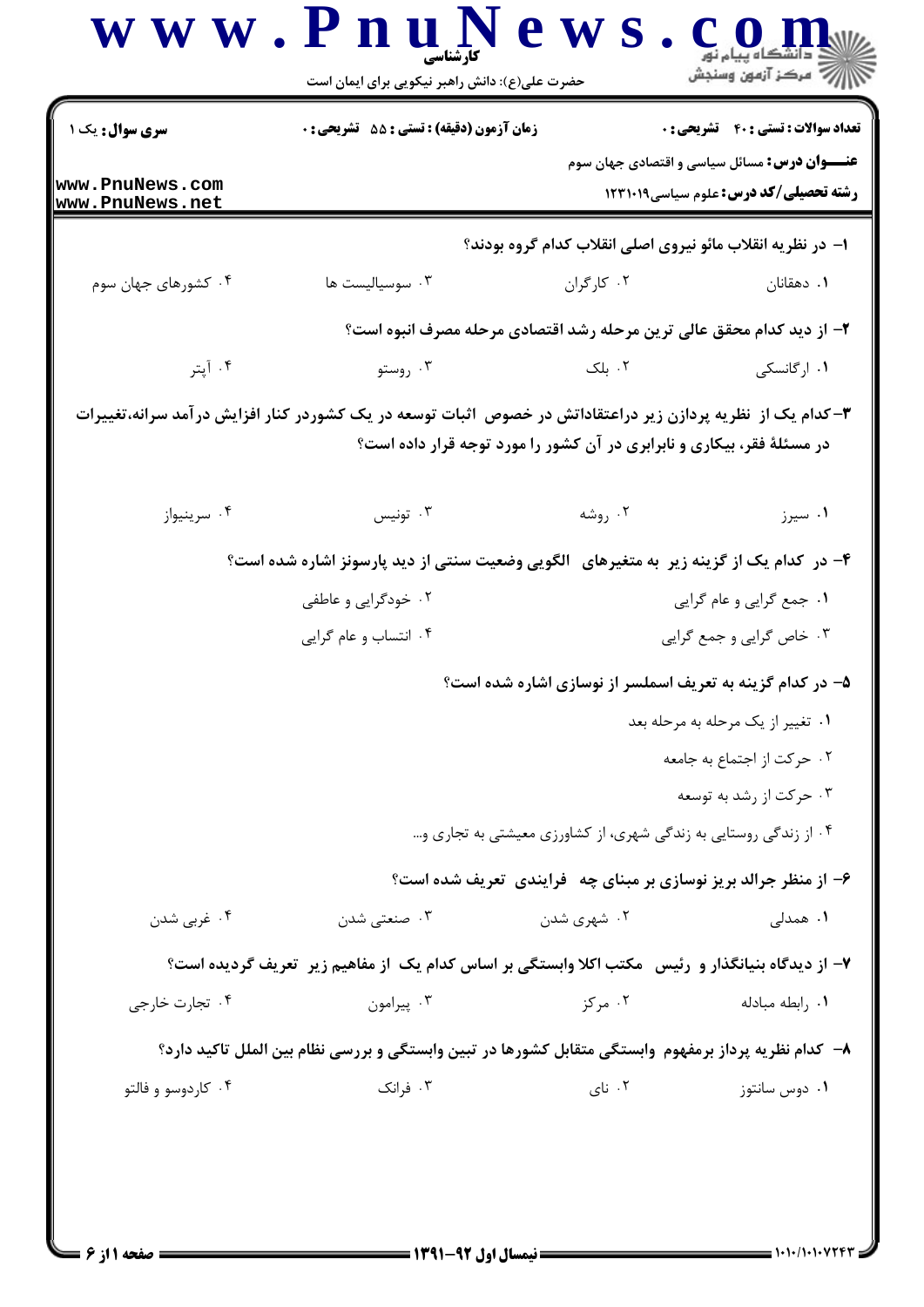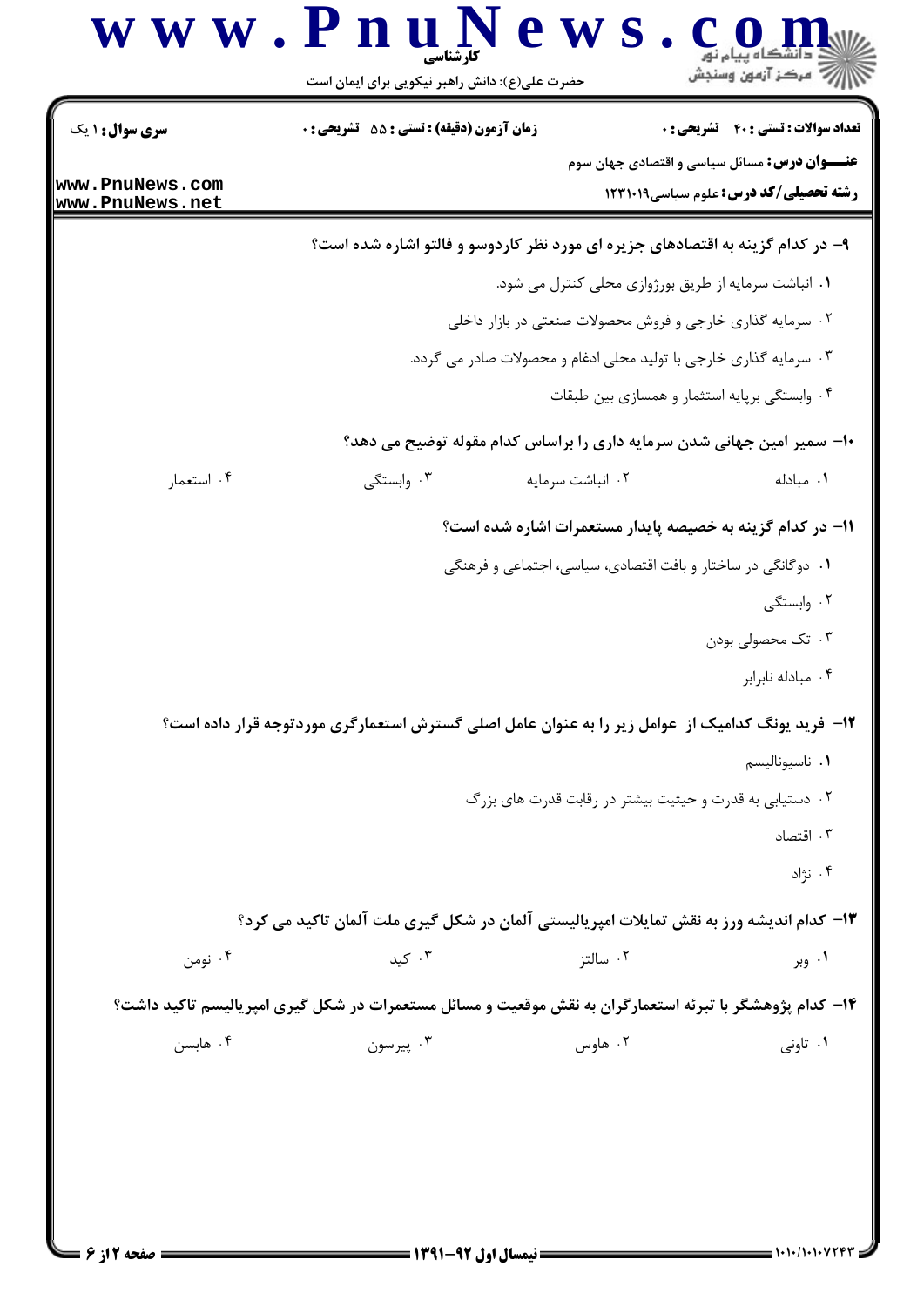|                                    | حضرت علی(ع): دانش راهبر نیکویی برای ایمان است                                                                 |                                                      | أأأ " مركز آزمون وسنجش                                                                             |
|------------------------------------|---------------------------------------------------------------------------------------------------------------|------------------------------------------------------|----------------------------------------------------------------------------------------------------|
| <b>سری سوال : ۱ یک</b>             | <b>زمان آزمون (دقیقه) : تستی : 55 تشریحی : 0</b>                                                              |                                                      | <b>تعداد سوالات : تستی : 40 - تشریحی : 0</b>                                                       |
| www.PnuNews.com<br>www.PnuNews.net |                                                                                                               |                                                      | <b>عنـــوان درس:</b> مسائل سیاسی و اقتصادی جهان سوم<br><b>رشته تحصیلی/کد درس:</b> علوم سیاسی123111 |
|                                    |                                                                                                               |                                                      | ۱۵– در کدام گزینه به دیدگاه سامسون درباره استعمار اشاره شده است؟                                   |
|                                    |                                                                                                               | ۰۱ مترادف با گسترش تمدن غربی و امری مثبت تلقی می شد. |                                                                                                    |
|                                    |                                                                                                               |                                                      | ٠٢ نژادپرستی اروپائيان تلقی می کرد.                                                                |
|                                    |                                                                                                               | ۰۳ نیاز به مواد اولیه و بازار مصرف علت استعمار است.  |                                                                                                    |
|                                    |                                                                                                               |                                                      | ۰۴ مبادله نابرابرعلت استعمار است.                                                                  |
|                                    | ۱۶- در کدام قرن امریکای لاتین به عرصه انحصاری حضور و نفوذ امریکا تبدیل شد؟                                    |                                                      |                                                                                                    |
| $Y.$ $\cdot$ $\uparrow$            | 19.7                                                                                                          | $\Lambda$ $\Lambda$ $\Lambda$                        | $\sqrt{11}$                                                                                        |
|                                    | ۱۷- بین قرون پانزده و هفده رابطهٔ اروپاییان با جوامع افریقایی شامل کدام مورد زیر می شد؟                       |                                                      |                                                                                                    |
|                                    | ۰۲ تجارت برده                                                                                                 |                                                      | ۰۱ تجارت کالا                                                                                      |
|                                    | ۰۴ صدور محصولات کشاورزی                                                                                       |                                                      | ۰۳ صدور کالا                                                                                       |
|                                    | ۱۸– کدام کشور استعمارگر ضمن ادارهٔ متمرکز و مستقیم مستعمرات خویش از نخبگان تحصیل کردهٔ بومی جهت انجام اصلاحات |                                                      |                                                                                                    |
|                                    |                                                                                                               |                                                      | بهره مي جست؟                                                                                       |
| ۰۴ اسپانیا                         | ۰۳ بلژیک                                                                                                      | ۰۲ انگلیس                                            | ۰۱ فرانسه                                                                                          |
|                                    | ۱۹- شرکت سرزمین های دور به عنوان اولین شرکت تجاری در سال ۱۵۹۴ توسط کدام کشور تشکیل گردید؟                     |                                                      |                                                                                                    |
| ۰۴ فرانسه                          | ۰۳ پرتغال                                                                                                     | ۰۲ انگلستان                                          | ۰۱ هلند                                                                                            |
|                                    | +۲- در کدام گزینه به میراث استعماری در کشورهای جهان سوم اشاره شده است؟                                        |                                                      |                                                                                                    |
|                                    | ۰۲ صدور سرمایه                                                                                                |                                                      | ٠١ گسترش بازار جهاني                                                                               |
|                                    | ۰۴ ایجاد بور کراسی                                                                                            | ۰۳ تغییر در فرهنگ و روانشناسی اجتماعی مستعمرات       |                                                                                                    |
|                                    |                                                                                                               |                                                      | <b>۲۱</b> - علت اصلی افزایش سریع جمعیت در کشورهای کم توسعه کدام است؟                               |
|                                    | ۰۲ افزایش زادو ولد                                                                                            |                                                      | ۰۱ کاهش مرگ و میر                                                                                  |
|                                    | ۰۴ ازدواج زود هنگام                                                                                           |                                                      | ۰۳ فرهنگ خانواده هسته ای                                                                           |
|                                    | ۲۲– رابطه بین مقدار سرمایه گذاری های جدید و مقدار تولید اضافی حاصل از این سرمایه گذاری ها در هر بخش اقتصادی   |                                                      | تعريف كدام مورد است؟                                                                               |
|                                    | ۰۲ سنجه سرمايه گذاري                                                                                          |                                                      | ۰۱ ضریب جینی                                                                                       |
|                                    | ۰۴ رشدناخالص سرمایه گذاری                                                                                     | ۰۳ ضریب بازدهی سرمایه                                |                                                                                                    |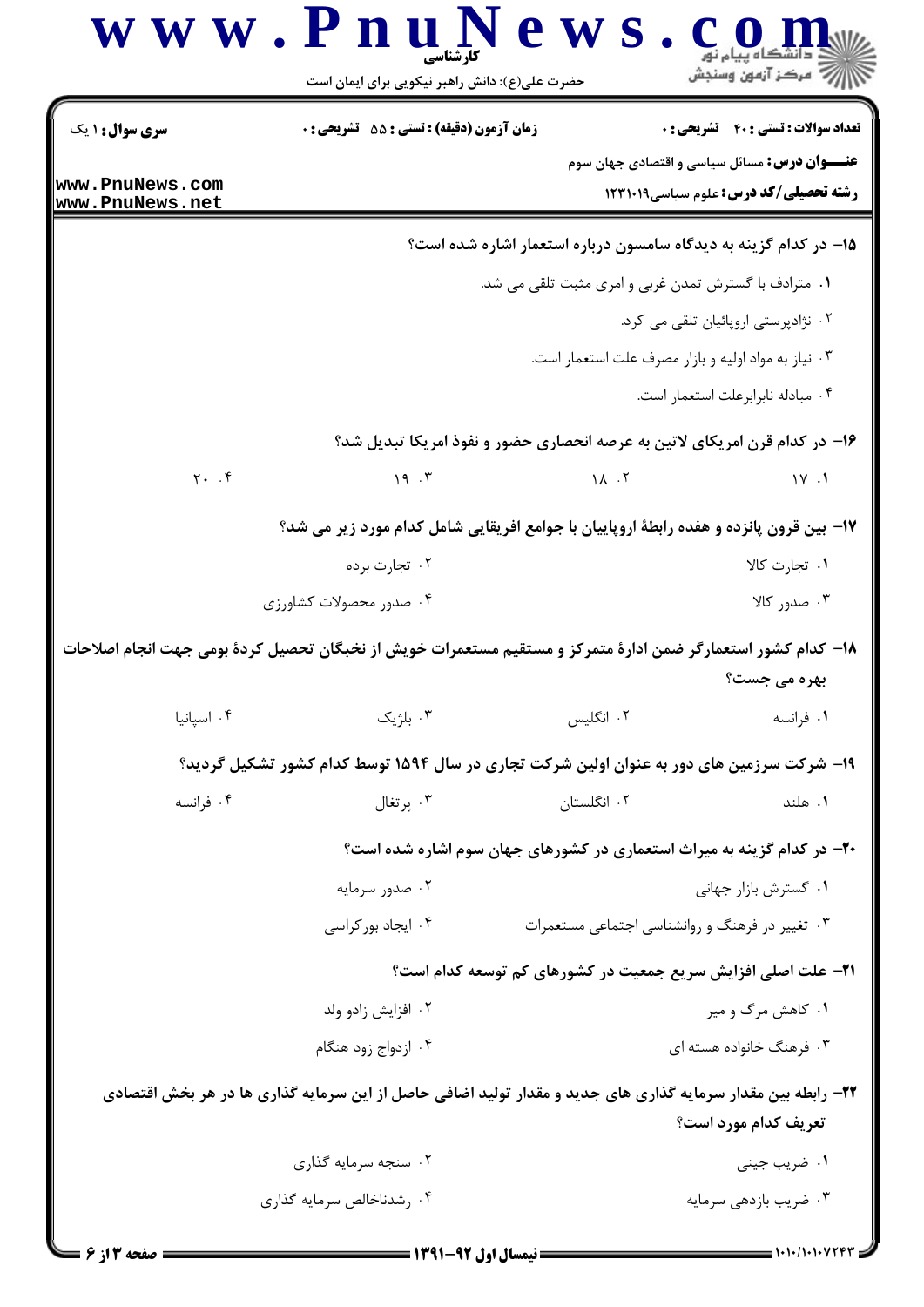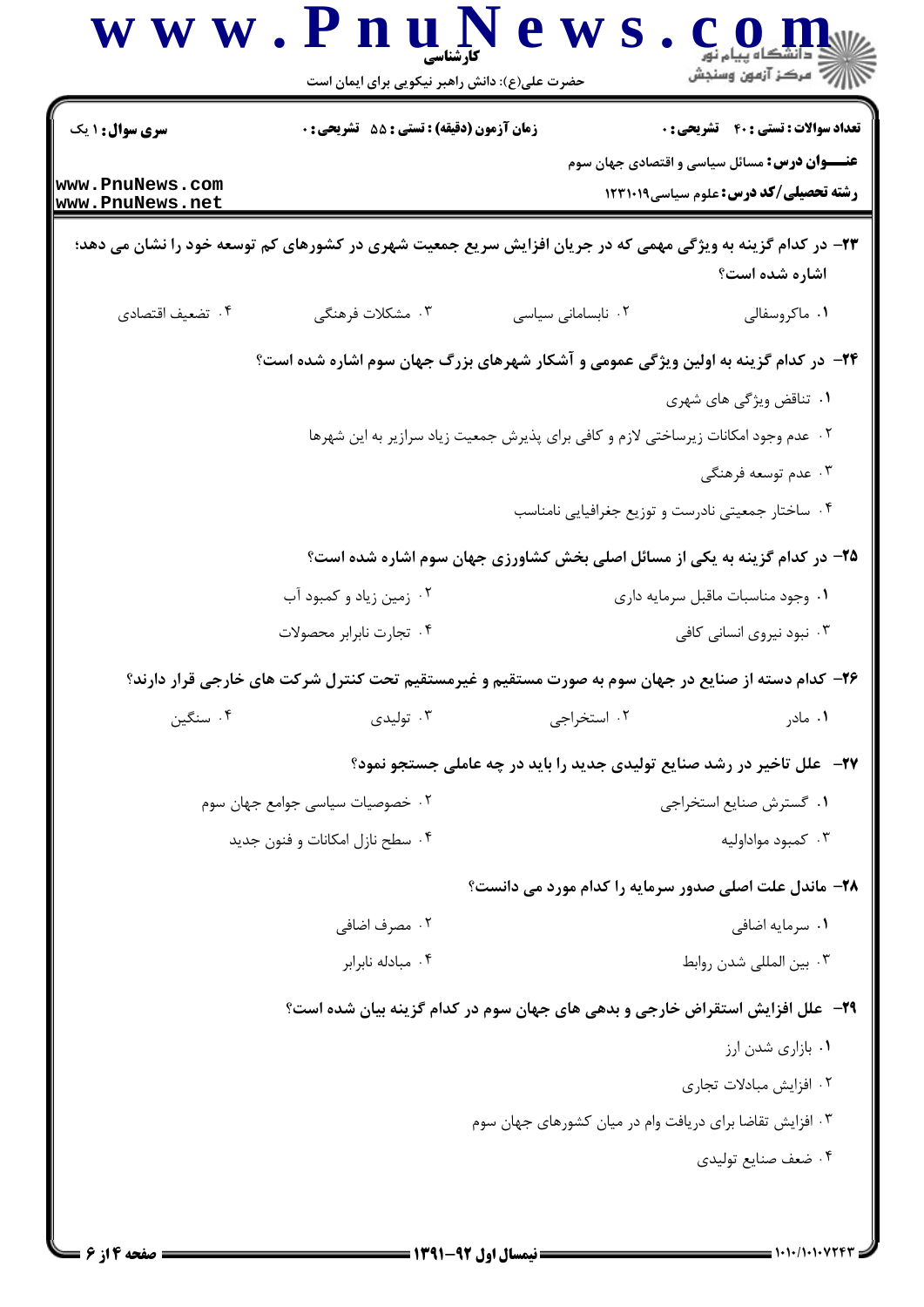